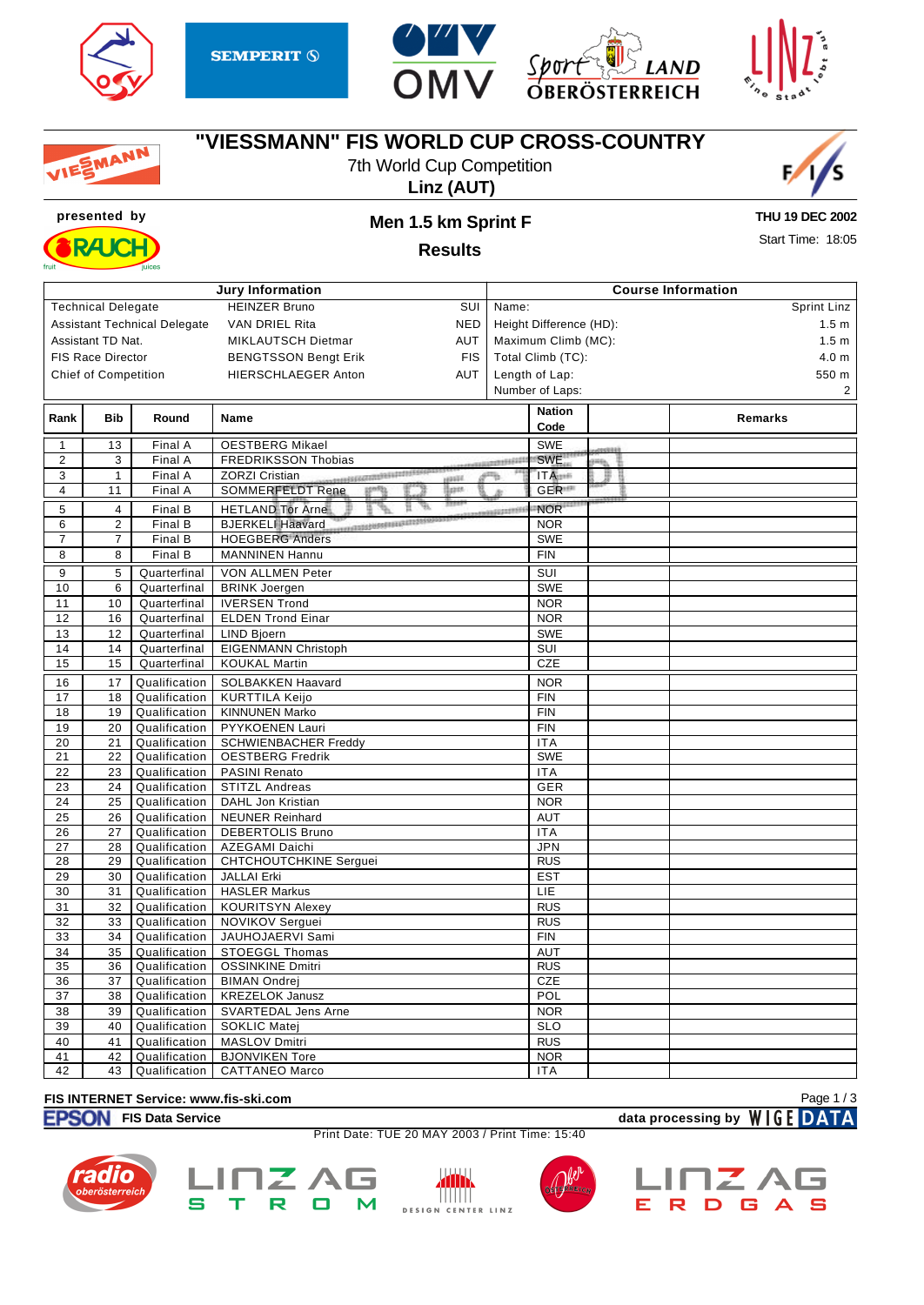

MANN







#### **"VIESSMANN" FIS WORLD CUP CROSS-COUNTRY**

7th World Cup Competition

**Linz (AUT)**





# **Results**



Start Time: 18:05

| Rank       | Bib | Round         | Name                                                   | <b>Nation</b><br>Code |           | <b>Remarks</b> |
|------------|-----|---------------|--------------------------------------------------------|-----------------------|-----------|----------------|
| 43         | 44  | Qualification | <b>BREDL Johannes</b>                                  | <b>GER</b>            |           |                |
| 44         | 45  | Qualification | <b>ANGERER Tobias</b>                                  | <b>GER</b>            |           |                |
| 45         | 46  | Qualification | PINTER Juergen                                         | <b>AUT</b>            |           |                |
| 46         | 47  | Qualification | <b>EBISAWA Katsuhito</b>                               | <b>JPN</b>            |           |                |
| 47         | 48  | Qualification | <b>URAIN Gerhard</b>                                   | <b>AUT</b>            |           |                |
| 48         | 49  | Qualification | RAUDSEPP Pavo                                          | <b>EST</b>            |           |                |
| 49         | 50  | Qualification | <b>ANTAL Zsolt</b>                                     | <b>RUM</b>            |           |                |
| 50         | 51  | Qualification | <b>STOCKINGER Martin</b>                               | <b>AUT</b>            |           |                |
| 51         | 52  | Qualification | <b>MURRAY Paul</b>                                     | <b>AUS</b>            |           |                |
| 52         | 53  | Qualification | ILOMAEKI Jirka                                         | <b>FIN</b>            |           |                |
| 53         | 54  | Qualification | CONTRACTORS IN THE CONTRACTORS<br><b>YLOENEN Petri</b> | FIN <sub>m</sub>      | B         |                |
| 54         | 55  | Qualification | <b>FAUNER Silvio</b><br>ექორე<br>lem                   | ITA <sub>m</sub>      |           |                |
| 55         | 56  | Qualification | Trease<br><b>BONETTI Nicola</b>                        | <b>Jacques</b>        | 112273333 |                |
| 56         | 57  | Qualification | SCHWARZ Christian                                      | <b>AUT</b>            |           |                |
| 57         | 58  | Qualification | <b>KRECZMER Maciej</b>                                 | POL                   |           |                |
| 58         | 59  | Qualification | <b>EGER Ulrich</b>                                     | <b>AUT</b>            |           |                |
| 59         | 60  | Qualification | <b>EDER Johannes</b>                                   | <b>AUT</b>            |           |                |
| 60         | 61  | Qualification | <b>SPERL Milan</b>                                     | CZE                   |           |                |
| 61         | 62  | Qualification | <b>HIRNER Manuel</b>                                   | <b>AUT</b>            |           |                |
| 62         | 63  | Qualification | <b>FAFALIS Lefteris</b>                                | <b>GRE</b>            |           |                |
| 63         | 64  | Qualification | PIROGOV Dmitri                                         | <b>RUS</b>            |           |                |
| 64         | 65  | Qualification | <b>SCHWARZ Andreas</b>                                 | <b>AUT</b>            |           |                |
| 65         | 66  | Qualification | <b>TAUBER Martin</b>                                   | <b>AUT</b>            |           |                |
| 66         | 67  | Qualification | <b>EDER Bernhard</b>                                   | <b>AUT</b>            |           |                |
| 67         | 68  | Qualification | PARCHEUSKI Mikalai                                     | <b>BLR</b>            |           |                |
| 68         | 69  | Qualification | <b>KLESSEN Dirk</b>                                    | <b>GER</b>            |           |                |
| 69         | 70  | Qualification | <b>MARENT Alexander</b>                                | AUT                   |           |                |
| 70         | 71  | Qualification | <b>WURM Harald</b>                                     | AUT                   |           |                |
| 71         | 72  | Qualification | <b>PINTER Hannes</b>                                   | <b>AUT</b>            |           |                |
| 72         | 73  | Qualification | <b>NOVOTNY Viktor</b>                                  | <b>CZE</b>            |           |                |
| 73         | 74  | Qualification | <b>HOFFMANN Christian</b>                              | <b>AUT</b>            |           |                |
| <b>DNS</b> |     |               | <b>LARSSON Peter</b>                                   | <b>SWE</b>            |           |                |
| <b>DNS</b> |     |               | PALOLAHTI Ari                                          | <b>FIN</b>            |           |                |
| <b>DNS</b> |     |               | <b>DIETHARD Roland</b>                                 | <b>AUT</b>            |           |                |
| <b>DSQ</b> | 9   |               | <b>MAYER Marc</b>                                      | <b>AUT</b>            |           |                |

**FIS INTERNET Service: www.fis-ski.com**

 $\mathbf{s}$ 

Ŕ

 $\Box$ 





Print Date: TUE 20 MAY 2003 / Print Time: 15:40